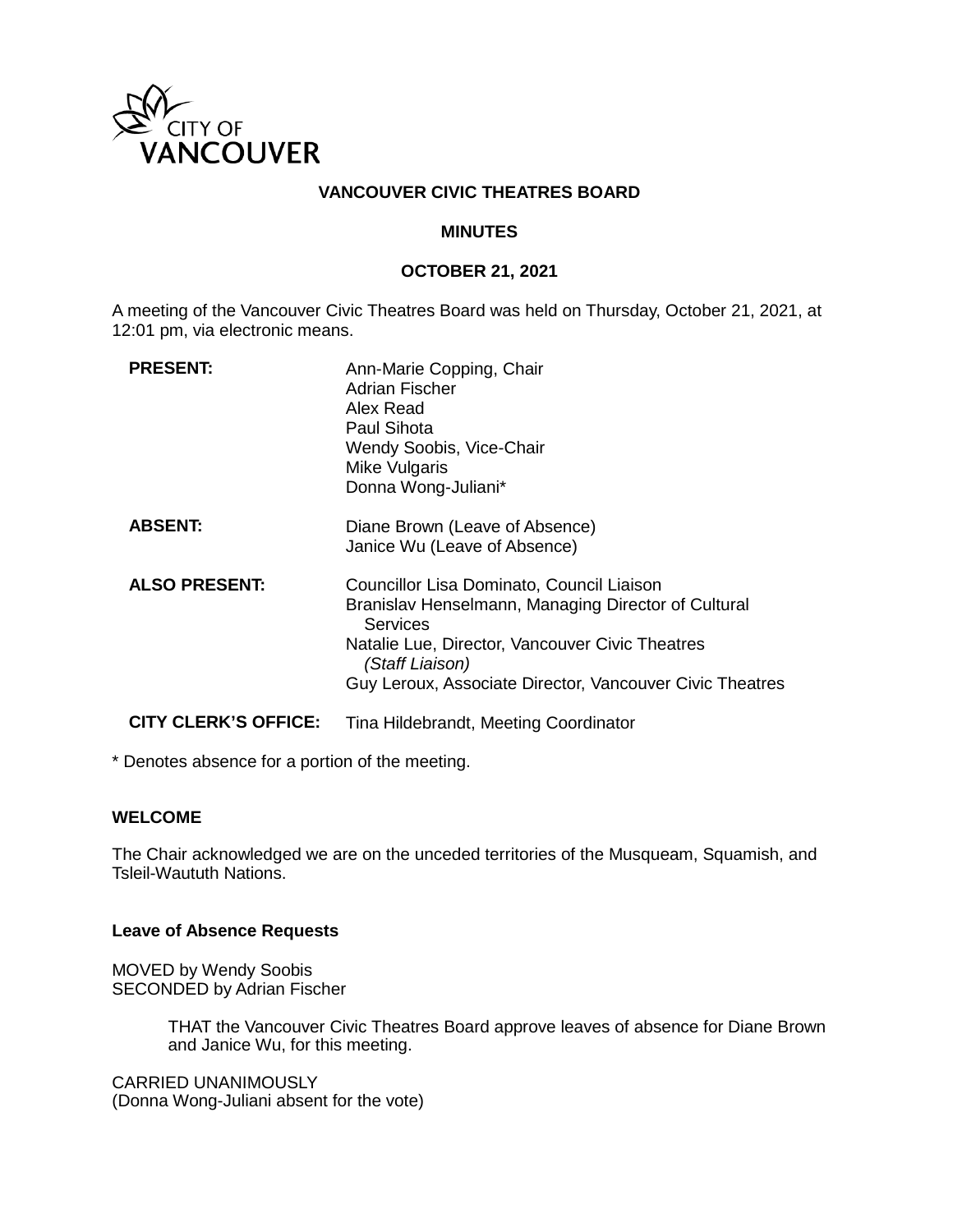MOVED by Wendy Soobis SECONDED by Mike Vulgaris

> THAT the Vancouver Civic Theatres Board approve a leave of absence for Adrian Fischer for the meeting on November 25, 2021.

CARRIED UNANIMOUSLY (Donna Wong-Juliani absent for the vote)

## **Approval of Minutes**

MOVED by Adrian Fischer SECONDED by Mike Vulgaris

> THAT the Vancouver Civic Theatres Board approve the Minutes from the meeting of Thursday, September 16, 2021, as circulated.

CARRIED UNANIMOUSLY (Donna Wong-Juliani absent for the vote)

### **1. Chair's Comments**

The Chair commented on upcoming appointments, inviting VCT user groups to meetings again and sought the Board's input on whether to continue meetings via webex or return to in-person *(see New Business)*.

In discussion, Donna Wong-Juliani provided a brief update on VCT user group invites to upcoming meetings.

## **2. Council Liaison's Comments**

Councillor Dominato commented on the following:

- Council meetings resumed in September;
- Council adopted a new hybrid meeting format *(combination of in-person and electronic meeting participation)*;
- the Future of False Creek South is on the Standing Committee agenda this week;
- thanks to the Board for the Visioning Plan:
	- o met with the City Manager and General Manager, Arts, Culture and Community Services, on next steps;
	- $\circ$  propose a motion be submitted to Council to refer the Visioning Plan to staff to review and provide a report back in the context of current planning.

Council Dominato, along with the Managing Director, Cultural Services, responded to questions.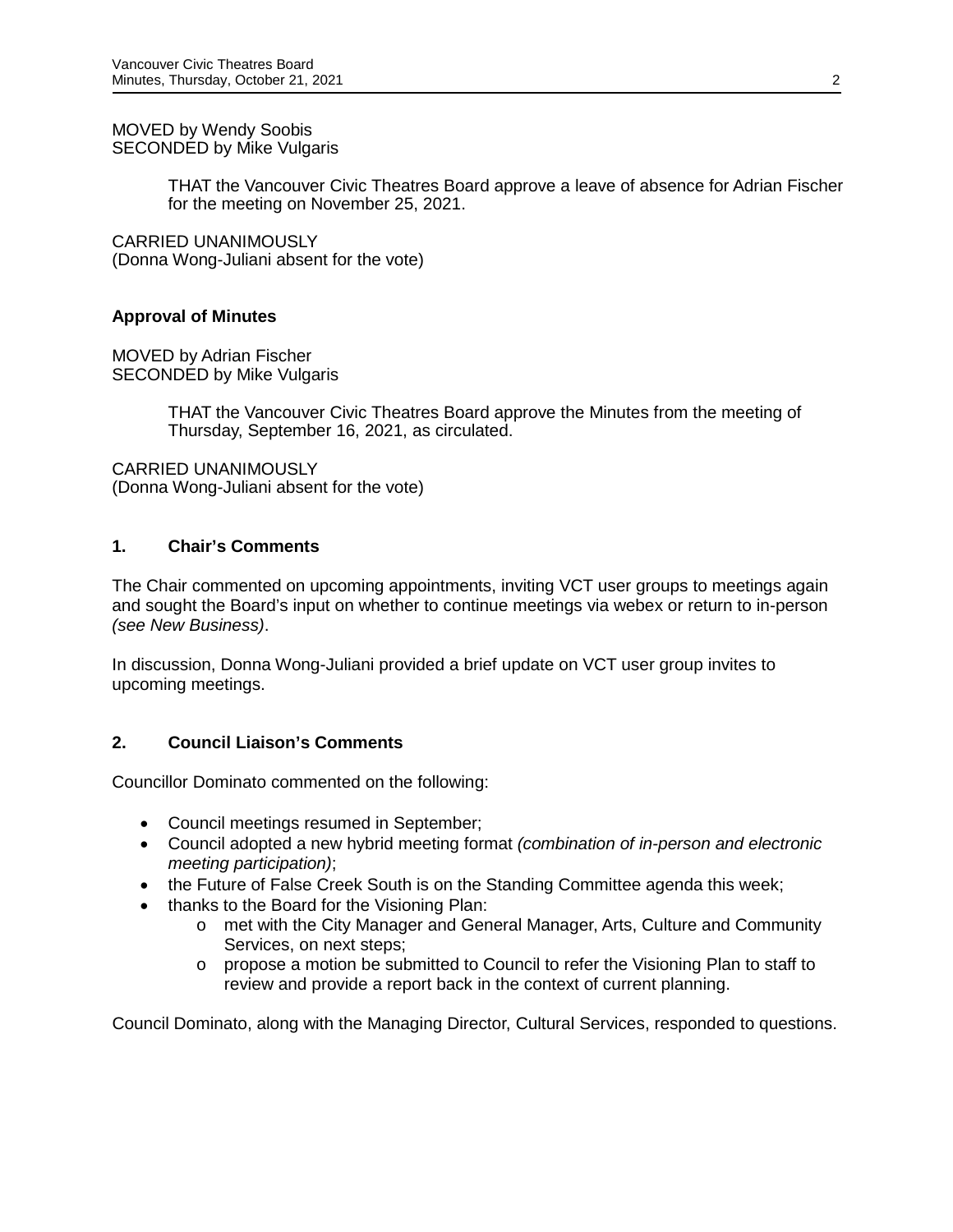## **3. Cultural Services Update**

The Managing Director of Cultural Services provided updates on the following and responded to questions:

- 2021 Cultural Grants (operating and capital) and Artist Studio Awards, included on the Council agenda for November 16, 2021; this is the last grant report for 2021;
- the next grants report will be in late January/early February 2022; and
- staff met with Nolan Marshall, new Director of the Downtown Business Improvement Area (DTBIA); Nolan is from New Orleans and has an arts and culture background.

In discussion, the Chair suggested the new Director of the DTBIA be invited to a future Board meeting.

# **4. Arts & Culture Advisory Committee (ACAC) Report**

Paul Sihota, along with the Managing Director of Cultural Services, provided a brief update on the ACAC's strategic plan moving forward.

# **5. Finance Report**

The Associate Director of VCT reviewed the financials and responded to questions.

## **6. Director's Report**

The Director of VCT reviewed the report and responded to questions.

## **7. New Business**

## **a) Upcoming Meetings**

## **i) December meeting**

Board members expressed an interest in proceeding with the December 16, 2021, meeting.

## **ii) Board Meeting Format**

The Chair sought the Board's input on whether to continue Board meetings electronically via webex or return to in-person participation. In discussion, many Board members expressed a preference for returning to in-person participation, with a hybrid format *(in person/electronic participation)* as an ongoing option.